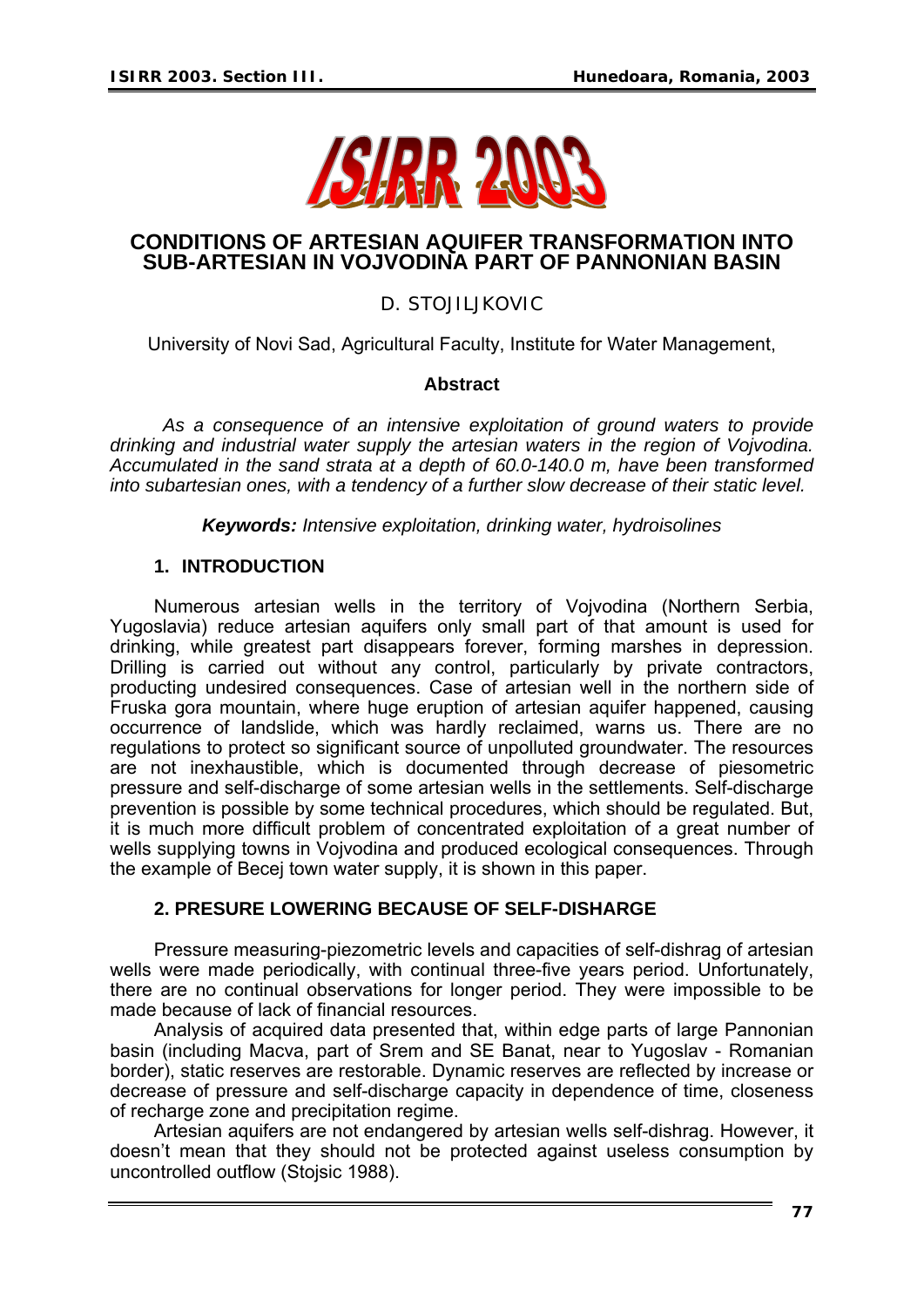In the major part of large Vojvodina plain, resources of artesian aquifers are almost unrestorable. During exploitation, static reserves are consumed, which is noticeable at each well in the area. In dependence of locality, distribution of artesian wells or closeness of the source where the same aquifers are exploited, trend of pressure lowering and self-discharge capacity is different, but with constant decrease.

In order to illustrate the decrease, on well in endangered zones in the territory of Vojvodina (Table 1) in presented.

|                                                                                                                                                                                                                                                                                                                                                                                                                   |                                                                                     | Capacity                                        | Piezometric                                                               |
|-------------------------------------------------------------------------------------------------------------------------------------------------------------------------------------------------------------------------------------------------------------------------------------------------------------------------------------------------------------------------------------------------------------------|-------------------------------------------------------------------------------------|-------------------------------------------------|---------------------------------------------------------------------------|
| Location                                                                                                                                                                                                                                                                                                                                                                                                          | Year                                                                                | Q                                               | <b>WTL</b>                                                                |
|                                                                                                                                                                                                                                                                                                                                                                                                                   |                                                                                     | (1/s)                                           | (m)                                                                       |
| Vlajkovac (1)                                                                                                                                                                                                                                                                                                                                                                                                     | 1985                                                                                |                                                 | $+0,70$                                                                   |
|                                                                                                                                                                                                                                                                                                                                                                                                                   | 1986                                                                                | 0,423                                           | $+0,60$                                                                   |
|                                                                                                                                                                                                                                                                                                                                                                                                                   | 1987                                                                                |                                                 | $+0,40$                                                                   |
|                                                                                                                                                                                                                                                                                                                                                                                                                   | <u>1988</u>                                                                         | $0,348$<br>$0,276$                              | $+0,38$                                                                   |
| Novi Sad (2)                                                                                                                                                                                                                                                                                                                                                                                                      | 1986                                                                                | 0,875                                           | $+0,69$                                                                   |
|                                                                                                                                                                                                                                                                                                                                                                                                                   | 1987                                                                                | 0,820                                           | $+0,63$                                                                   |
|                                                                                                                                                                                                                                                                                                                                                                                                                   | 1988                                                                                | 0,770                                           | $+0,51$                                                                   |
| 1961.                                                                                                                                                                                                                                                                                                                                                                                                             | Ç,<br>$\circ$                                                                       | $\circ$<br>$\binom{1}{60}$<br>$\bullet$ Beograd | YU<br>(ල<br>$\sum_{n=1}^{\infty}$                                         |
| ⊂<br>mover<br>$\circ$<br>$\begin{picture}(180,170)(-10,0) \put(0,0){\line(1,0){10}} \put(10,0){\line(1,0){10}} \put(10,0){\line(1,0){10}} \put(10,0){\line(1,0){10}} \put(10,0){\line(1,0){10}} \put(10,0){\line(1,0){10}} \put(10,0){\line(1,0){10}} \put(10,0){\line(1,0){10}} \put(10,0){\line(1,0){10}} \put(10,0){\line(1,0){10}} \put(10,0){\line(1,0){10}} \put(1$<br>$\bigcirc$<br>$\circ$<br>رة<br>1990. | Co<br>$\bullet$<br>᠗<br>$\bullet$ Beograd<br>$\tilde{\epsilon}_{\theta}$<br>$\circ$ | $\bigcirc$                                      | Legend:<br>$80 -$<br>- Hydroisolines<br>Locations of wells and<br>sources |

*Table 1. Changes of piezometric pressure at artesian wells* 

and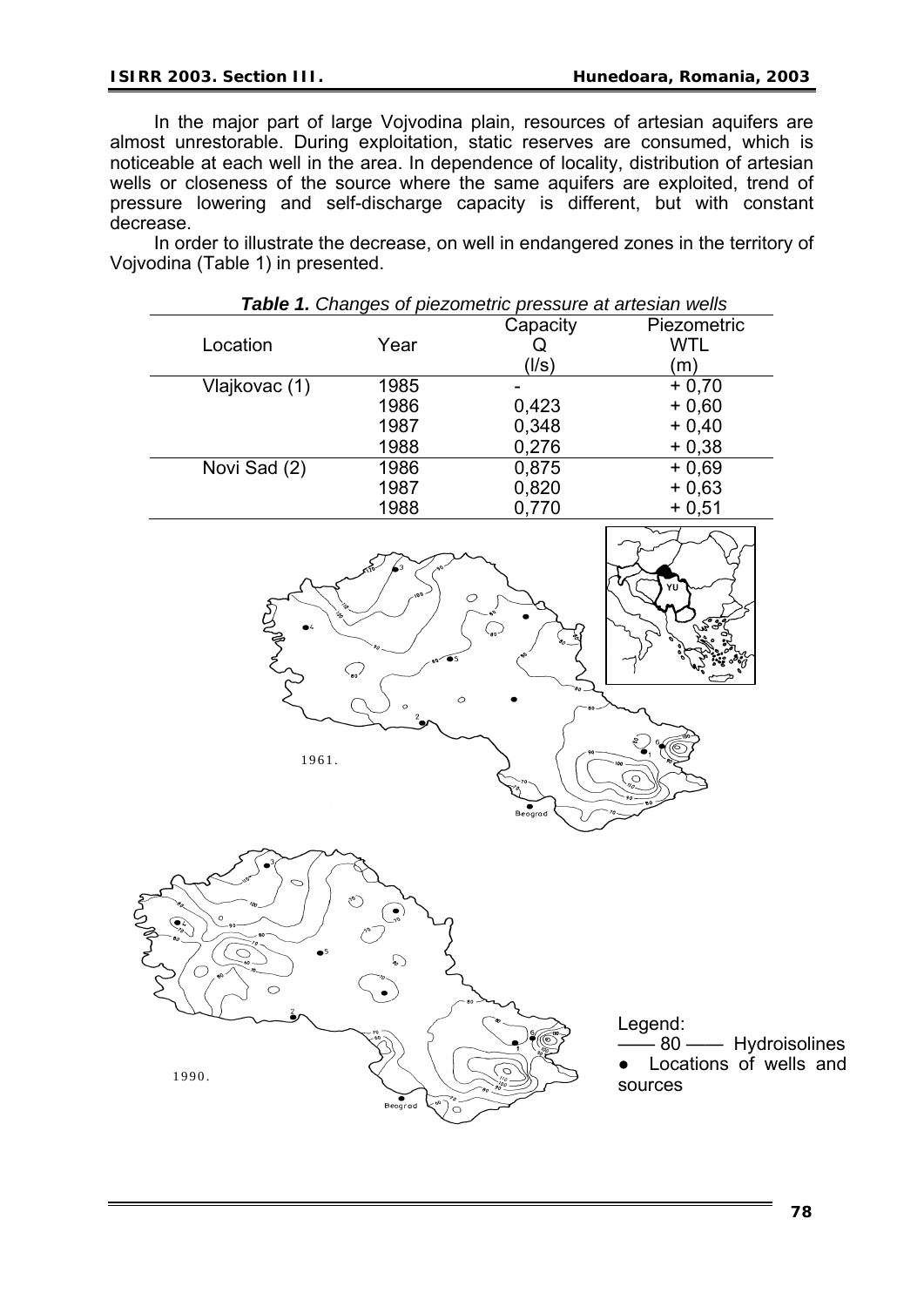Artesian wells working in zones with settlements far from centralized sources where the same catched aquifers are exploitated.

Lowering of pressure and outflow capacity of some artesian wells in the settlements far from the edge of Panonian basin is noticeable. With time, trend of lowering increases, by transforming artesian pressure into subartesian and tendency of further decrease. There are several examples that several wells have become dry by stopping of self-discharge, although it was caused particularly because of intensive exploitation of present sources in these towns, because of uncontrolled long-term self-discharge.

Protection measures of artesian aquifers

Uncontrolled useless discharge of artesian aquifers over wells self-discharge should be stopped. Problem is not easy to be solved, because it is impossible to close easily and to regulative the self-discharge.

It is known that during pressure measuring by the manometer and selfdischarge closing, capacity decrease, even outflow stopping, occurred. By closing, contra-pressures balance at contact of screen envelope and catched sand layers was disturbed. The envelope is caving, filling with fine grains, causing self-discharge capacity decrease. In Banovo Polje village (Macva), after measuring with manometer and self-discharge closing, outflow was permanently reduced from 0.6 to 0.15 l/s.

Self-discharge can be similarly controlled if piezometric levels-pressures are 3-4 m. that height is possible for mounting pipes ∅128 mm over the well, fixing by concrete. One meter over the terrain surface, drainpipe with valve is put, so-by closing opening, level in the pipe ∅128 mm oscillates freely.

For higher pressure, a technical solution should be found. Regarding a number of artesian wells in the territory of Vojvodina, by measures of self-discharge control, part of static reserves. Will be protected (Stojiljkovic 1997).

#### **3. CONSEQUENCES OF INTENSIVE EXPLOITATION OF ARTESIAN AQIFERS**

By urbanization of towns in Vojvodina and development of industry, needs for water increased from year to years. Present sources for water supply were enlarged by drilling new wells or forming new ones. But, it was not taken care of potential of catched aquifers. Consequences of irrational water consumption and more intensive exploitation had influence onto: pressure lowering (piezometric level), water quality changes, changes within aquifers, which was noticed during the last decade at the territory of Vojvodina (Fig. 1, Table 2).

However, thanks to hydrogeological conditions, Becej is famous after the solution of water supply of industry and irrigation systems separated from water supply of settlements and part of food industry.

Area of the town and vicinity is made of Quaternary and Neogene sediments.

Quaternary sediments, 30-40 m thick are presented by loam, sand dust, clay and sand. Fine-grain to medium-grain sand thick 5.0-14.0 m occur at the terrain surface along left coast of the Tisa river, and, at the right one, under Varoska Terase to 30 m depth.

In sands, accumulated groundwater is with double hydraulic mechanism unconfined and subartesian. Content of ammonia and iron is higher than permitted (according to regulation for drinking water), but they can be eliminated by aeration and activeted charcoal. By groundwater catchig in Quetarenary sands for irrigation systems and industrial water supply, intensity of exploitation at Becej plumbing source. Neogene sediments to 140 m depth are made of clay with sand intervals:

69.0 - 74.0 m 112.0 - 136.0 m.

58.0 - 64.0 m 94.0 - 103.0 m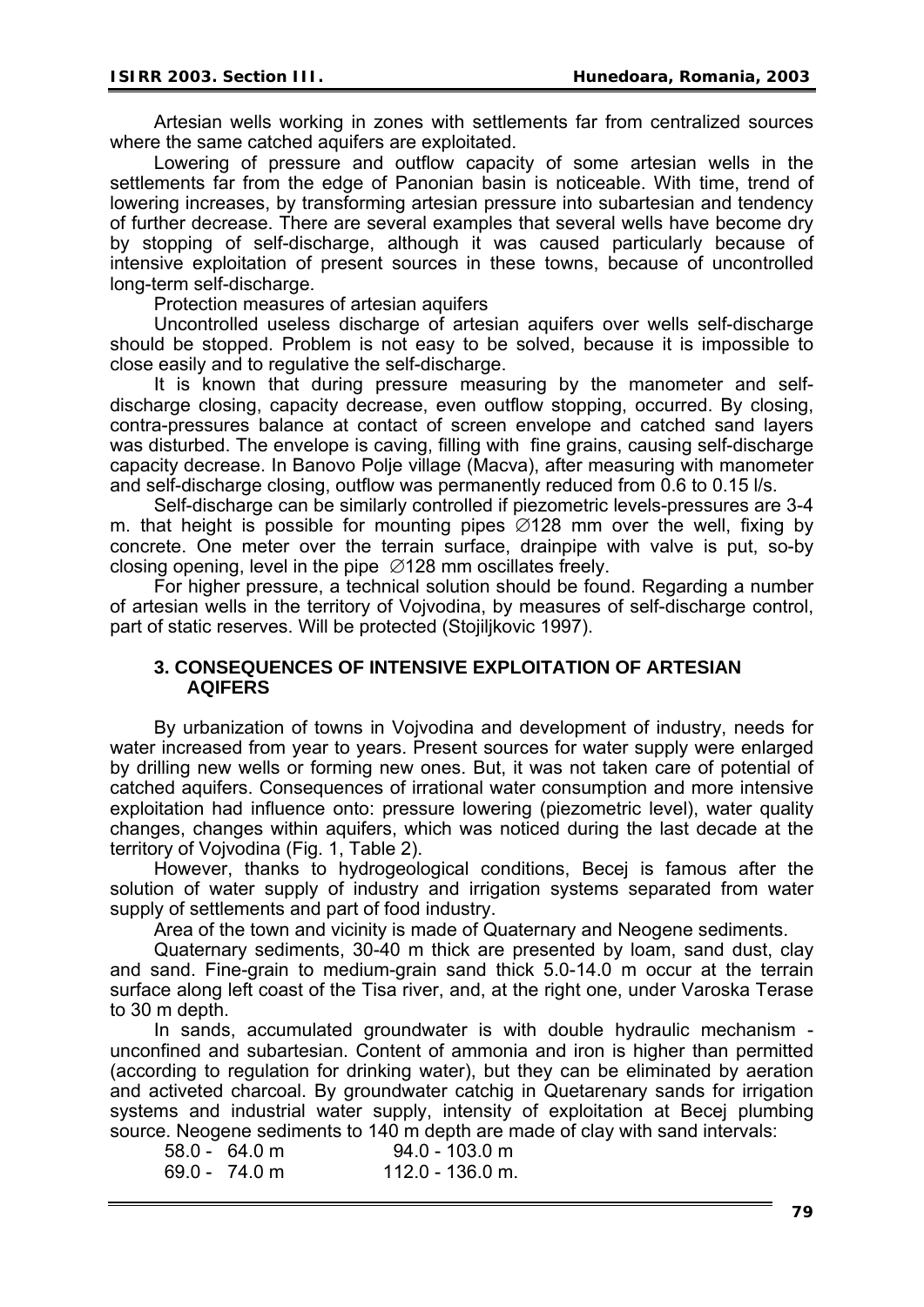| Location     |      | caused by exploitation at greater sources<br>Pumping rate in the | Piezometric level |
|--------------|------|------------------------------------------------------------------|-------------------|
| Depth wells  | Year | course of year Q                                                 | <b>STL</b>        |
| (m)          |      | $(m^3/s)$                                                        | (m)               |
| Subotica (3) | 1958 | 0.010                                                            | $-1.04$           |
| 130.00       | 1962 | 0.015                                                            | $-2.20$           |
|              | 1967 | 0.068                                                            | $-2.90$           |
|              | 1968 | 0.110                                                            | $-4.30$           |
|              | 1972 | 0.140                                                            | $-8.60$           |
|              | 1975 | 0.186                                                            | $-1.53$           |
|              | 1977 | 0.186                                                            | - 15.40           |
|              | 1980 | 0.235                                                            | - 19.50           |
|              | 1995 | 0.438                                                            | $-30.00$          |
| Sombor (4)   | 1957 | 0.005                                                            | $-1.16$           |
| 160.00       | 1963 | 0.010                                                            | $-2.50$           |
|              | 1965 | 0.015                                                            | $-3.43$           |
|              | 1968 | 0.020                                                            | $-6.15$           |
|              | 1975 | 0.030                                                            | $-8.30$           |
|              | 1977 | 0.040                                                            | $-12.00$          |
|              | 1980 | 0.040                                                            | - 14.03           |
|              | 1995 | 0.240                                                            | $-38.00$          |
| Becej (5)    | 1955 | 0.007                                                            | $-1.05$           |
| 80.00        | 1963 | 0.010                                                            | $-0.80$           |
|              | 1965 | 0.010                                                            | $-1.50$           |
|              | 1968 | 0.015                                                            | $-3.07$           |
|              | 1970 | 0.020                                                            | $-4.20$           |
|              | 1975 | 0.025                                                            | $-6.50$           |
|              | 1980 | 0.030                                                            | $-7.80$           |
|              | 1995 | 0.145                                                            | $-15.05$          |
| Vrsac (6)    | 1961 |                                                                  | $+2.85$           |
| 65,00        | 1993 | 0.021                                                            | $-3.90$           |
|              | 1997 | 0.021                                                            | $-5.10$           |
|              | 1998 | 0.021                                                            | $-8.00$           |

*Table 2. Level changes of artesian aquifer caused by exploitation at greater sources* 

Fine-grained to coarse-grained sand change grain-size characteristics in horizontal and vertical direction. From place to place, there is more or less clay content. Loosing characteristics of aquifer.

Calculated filtration coefficient are  $3.1 \times 10^{-5}$  - 2.7×10<sup>-4</sup> m/s. from fifties, aquifers were catched by all drilled wells in depth range 50.0 - 140.0 m. long-term, particularly perforated exploitation of the aquifer caused undesirable consequences.

Consequence of pressure drop is end of self-discharge of artesian wells in becej, used as public drinking fountains.

During the end of sixties, old source was formed in the town, by drilling several wells. From 1975, in the town and in vicinity, 30 exploitation wells are existent.

Small number of exploitation artesian wells drilled before sixties for supply of industry, at first, became "dry", transforming artesian aquifer into the subartesian, and titen, caused level drop: 1,5 m under the terrain surface. Between 1960 and 1975, by exploitation of 30 wells, statistic level droppes: from 3.20 to 4.50 m.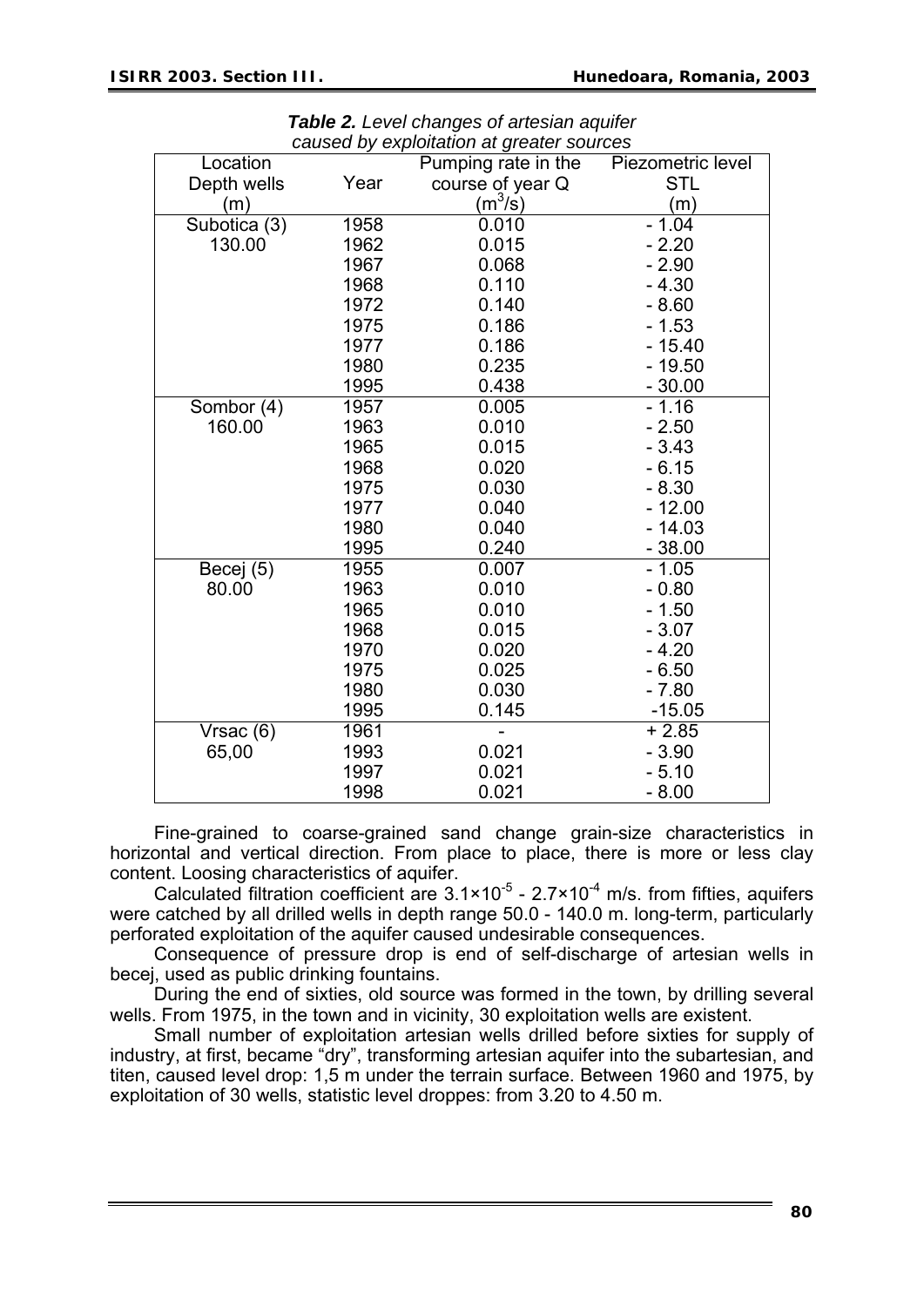

*Figure 2. Hydrogeological profile along of the trace of exploitation wells (water supply source of Becej)* 

Old source in the town was not sufficient for the requirements of the town and industry. From 1980, hydrogeological exploitation of the area right from Becej - Srbobran way (Fig.2), started. Just five years later, level in the exploratory boreholes was: 4.17-7.00 m.

Between 1980 and 1990, at the new source, 15 exploitation wells were made. Because of perforated exploitation, static level became to dropmore intensively, and from 1995 it was: 11.4-16.8 m.

This trend of droping worries us, because it is consequence of the well exploitation at the source with total capacity:  $Q = 135$  I/s.

With planned increase of capacity in 2000. to over 200 l/s, trend of dropping will be more drastic. Ecological consequences are difficult to be predicted, because they are present even now (Stojiljkovic & Pavlovic 1997).

### **4. CONCLUSION**

Discharge of groundwater resources over the self-discharge of artesian wells should be prevented by piezometric level stabilizing over the terrain surface in ∅128 mm pipe, with mounted valve for closing. However, it is much more difficult to solve problem of pressure drop by static reserves total consuming because of intensive exploitation. At the territory of Vojvodina, it is necessary to carry out integrated groundwater resources management, control of well drilling and constructing industry with high water consumption.

Besides, some parts of industry can use water of the first aquifer formed in Quaternary sands water from water flows which could be conditioned. By this, exploitation at sources of greater towns could be rationalized and negative effects as a consequence of perforated well pumping, prevented. First of all, slowing down of global trend in piezometric pressure drop, but also water quality aggravating, degradation of catched aquifers by iron and manganese depositing, and short life of the well.